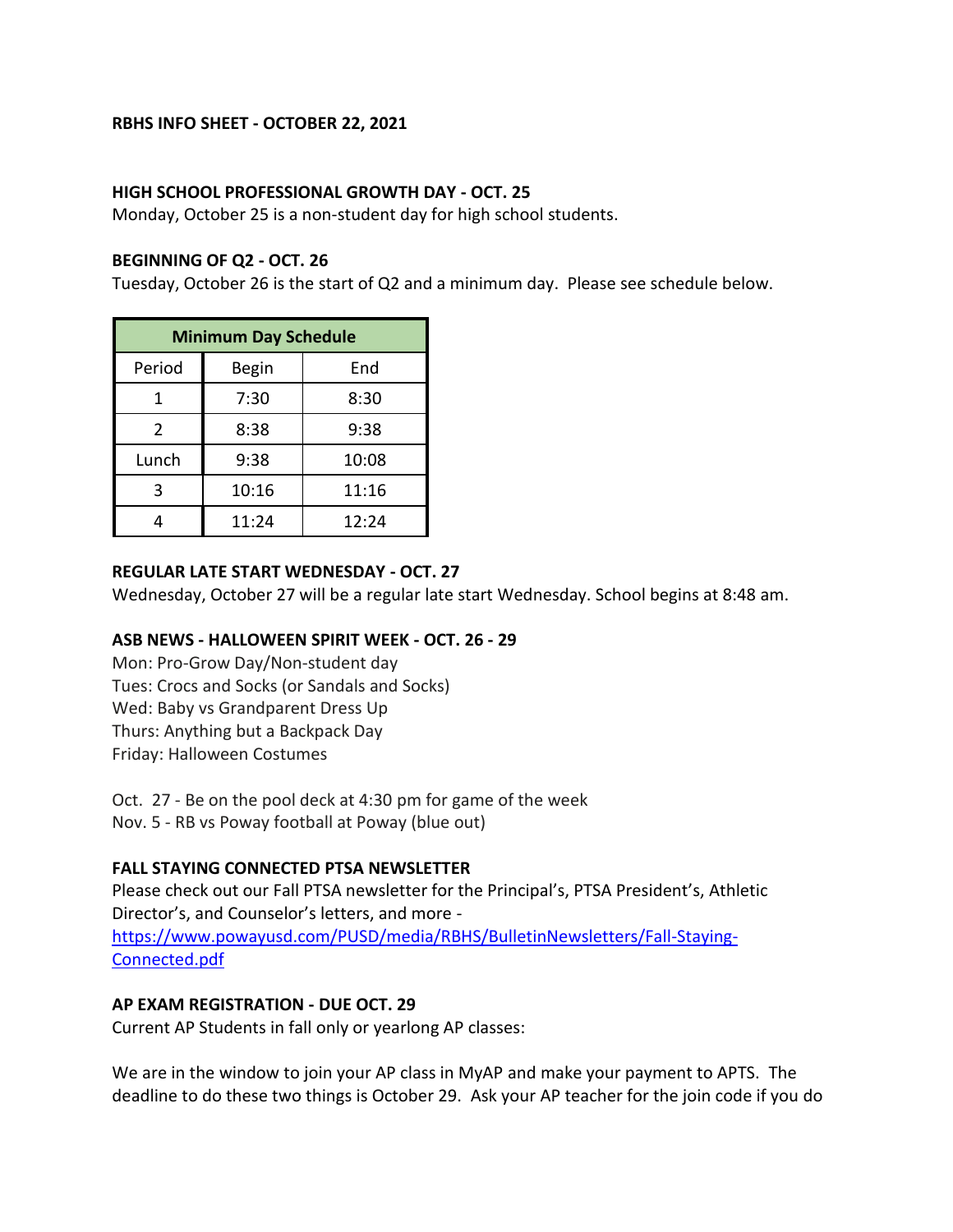not have it yet. The instructions for registering and paying are at [https://www.powayusd.com/en-US/Schools/HS/RBHS/HOME/Announcements/AP-Exam-](https://www.powayusd.com/en-US/Schools/HS/RBHS/HOME/Announcements/AP-Exam-Registration-OPEN)[Registration-OPEN.](https://www.powayusd.com/en-US/Schools/HS/RBHS/HOME/Announcements/AP-Exam-Registration-OPEN) Please contact Mrs. Curry at [nacurry@powayusd.com](mailto:nacurry@powayusd.com) if you have questions.

#### **HUMAN RELATIONS CONFERENCE - NOV. 4 - 5**

Our Human Relations Conference (HRC) is an annual tradition here at RBHS and is a big part of our work to help unify students on our campus and foster a more accepting, understanding community.

The HRC is typically for sophomore students only. Because we were not able to hold a conference last year (for our current juniors), we will be holding two conferences this year. The first conference will be for our juniors. The program is designed to bring students together, with an opportunity to open up about individual struggles and connect with peers. Individual growth, violence prevention and campus awareness are just some of the concepts that students will better understand after attending. Through small and large group activities, this program gives all students, regardless of their peer group, permission to talk to each other in a safe and accepting environment, and it takes a big step in our ongoing mission of being a hate free campus.

The conference for our juniors is Thursday, November 4 and Friday, November 5 during periods 1-3 from 7:30 am until lunch (12:24 pm.) Juniors will attend one day. Juniors with a last name beginning with A-G will attend on Thursday, November 4 in the RBHS Gym. Juniors with a last name beginning with H-O will attend on Thursday, November 4 in the BHMS Gym. Juniors with a last name beginning with P-Z will attend on Friday, November 5 in the RBHS Gym. Please tell your students to report directly to the respective gym at 7:30 am on their assigned day.

The conference for the sophomore class will be held in March.

# **FALL PLAY "PETER AND THE STARCATCHER" - NOV. 4 - 6**

The Bronco Players Drama Club will be performing their Fall Play "Peter and the Starcatcher" on Thursday, November 4 at 7:00 pm, Friday, November 5 at 7:00 pm, and Saturday, November 6 at 2:00 pm and 7:00 pm in the RBHS Performing Arts Center. Tickets are \$15 for adults and \$10 for students, and may be purchased at the door or at<https://rbbroncoplayers.com/tickets/> after October 25.

"Peter and the Starcatcher", the prequel to Peter Pan, is a wildly fun story about how a legendary orphan becomes Peter Pan and a hysterically evil pirate becomes Captain Hook. Thank you for supporting the students by attending this show!

### **CHOIR HOLIDAY CONCERTS - DEC. 14 - 15**

The Award Winning RBHS Choirs will be having their Holiday Concerts on December 14 and December 15 at 7:00 pm in the RBHS Performing Arts Center. Tickets are \$10 and may be purchased at the door. We will be performing traditional and new holiday pieces. We hope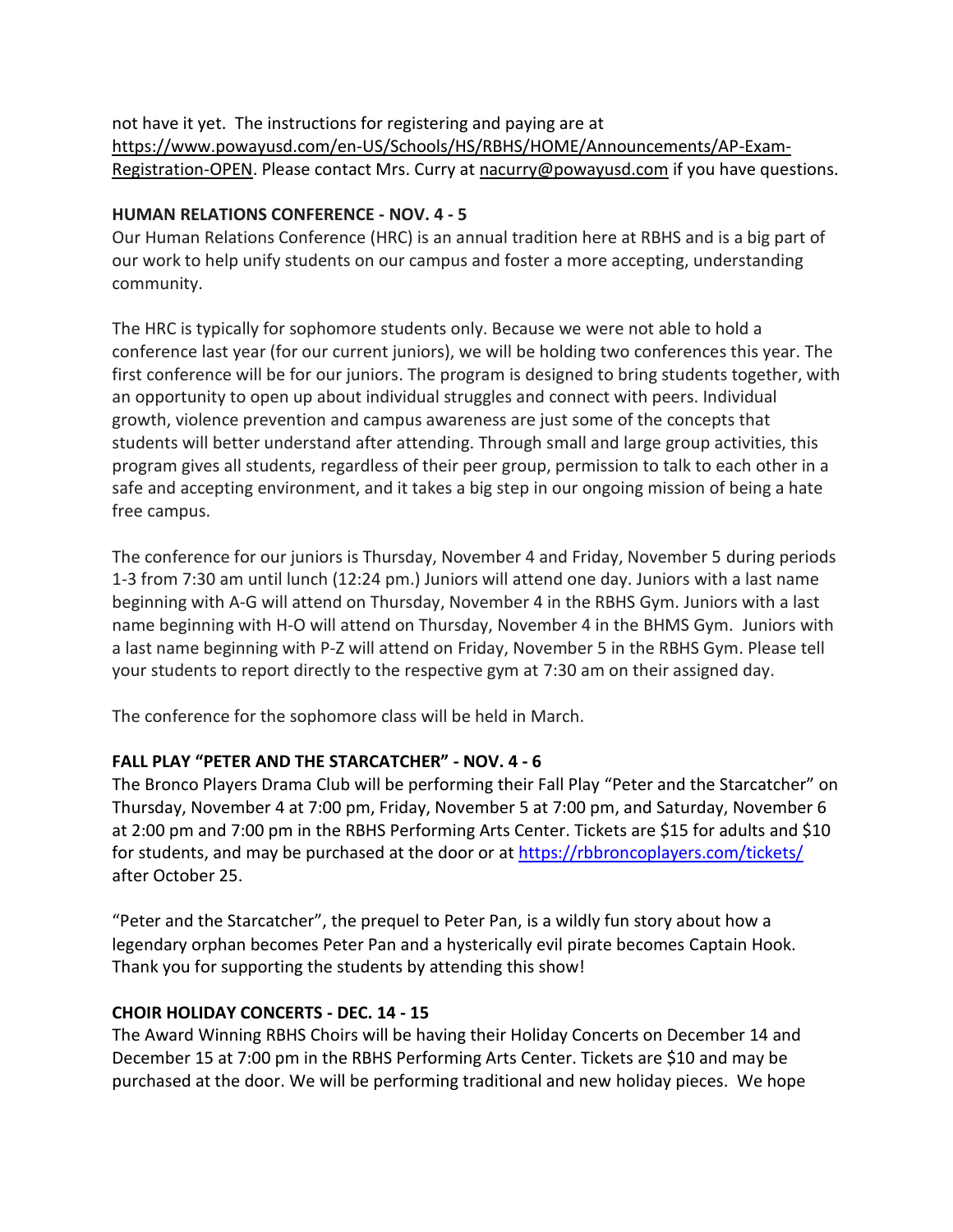that you can join us to celebrate the holidays. If you are planning on attending you must wear a mask. We thank you in advance. We are looking forward to seeing all of you at the Concert.

#### **ATHLETICS NEWS**

Fall sports are wrapping up. CIF playoffs begin soon. Tickets for CIF playoff games be sold online ONLY at GoFan.co. Tickets CANNOT be purchased at the door. Winter sports begin in early November. All tryout information and ticket to play pick up information is located on the Athletics page at [www.rbhs.org.](http://www.rbhs.org/)

### **LIBRARY UPDATE**

Contest time in the library! Check out ebooks and audiobooks for FREE with the Sora spp and enter the Library Contest.

1. Download the [Sora app](http://soraapp.com/library/powayca) (ebooks and audiobooks) and log in with your Student ID # and password.

2. Then, add a library-> San Diego County Library to your bookshelf, (enter student ID # and password again if prompted).

3. Pop into the library and show Mrs. Martin that you have added San Diego County Library. 4. Enter the contest with the ticket you will receive from Mrs. Martin. Contest ends Oct. 29. Swing by the library with any questions. Happy Reading!

#### **STUDENT SERVICES**

If your student loses an item on campus they can check in Student Services, Room E7. Students in need of items such as a snack, school supplies, water, or a space to relax for a few minutes etc. are welcome to stop by during the school day. We welcome snack donations throughout the year for students in need. Most popular with students are cup of noodles, granola bars, fruit leather/fruit snacks, goldfish and water. All items are greatly appreciated.

#### **YEARBOOKS**

We are excited to be on campus and documenting all of the fun activities in which our Broncos participate. The yearbook staff is already at work creating this year's book for you and your students. Now is the time to make your yearbook purchase. The book is currently priced at \$70 and it will increase throughout the school year.

Every year we sell out of yearbooks and have upset students and parents who wish they had made their purchase early. Purchase your yearbook today and guarantee your copy of the 2022 yearbook at <http://ybstore.friesens.com/stores/757611>

### **LANGUAGE ACQUISITION RESOURCE CENTER - INFO SESSIONS OCT. 21 AND NOV. 9**

The Language Acquisition Resource Center [\(LARC\)](https://nam04.safelinks.protection.outlook.com/?url=https%3A%2F%2Flarc.sdsu.edu%2F&data=04%7C01%7Cevangelina.pando%40sdcoe.net%7C1787552554e64eadcefb08d98cf8ea27%7Cfd6cc79e7b6944d0b8cdaf4a102bd0d6%7C1%7C0%7C637695823911477044%7CUnknown%7CTWFpbGZsb3d8eyJWIjoiMC4wLjAwMDAiLCJQIjoiV2luMzIiLCJBTiI6Ik1haWwiLCJXVCI6Mn0%3D%7C1000&sdata=QfherewLnewxYzWRJLPjygtiSryXfPnavZL%2BNQeuUJU%3D&reserved=0) at SDSU is hosting tuition-free, yearround Startalk programs in Chinese, Persian, and Russian for students in Grades 9-11 with no prior knowledge of these languages.

This is a unique opportunity for all San Diego County high school students who wish to boost their academic and career prospects by gaining an invaluable skill through culturally authentic,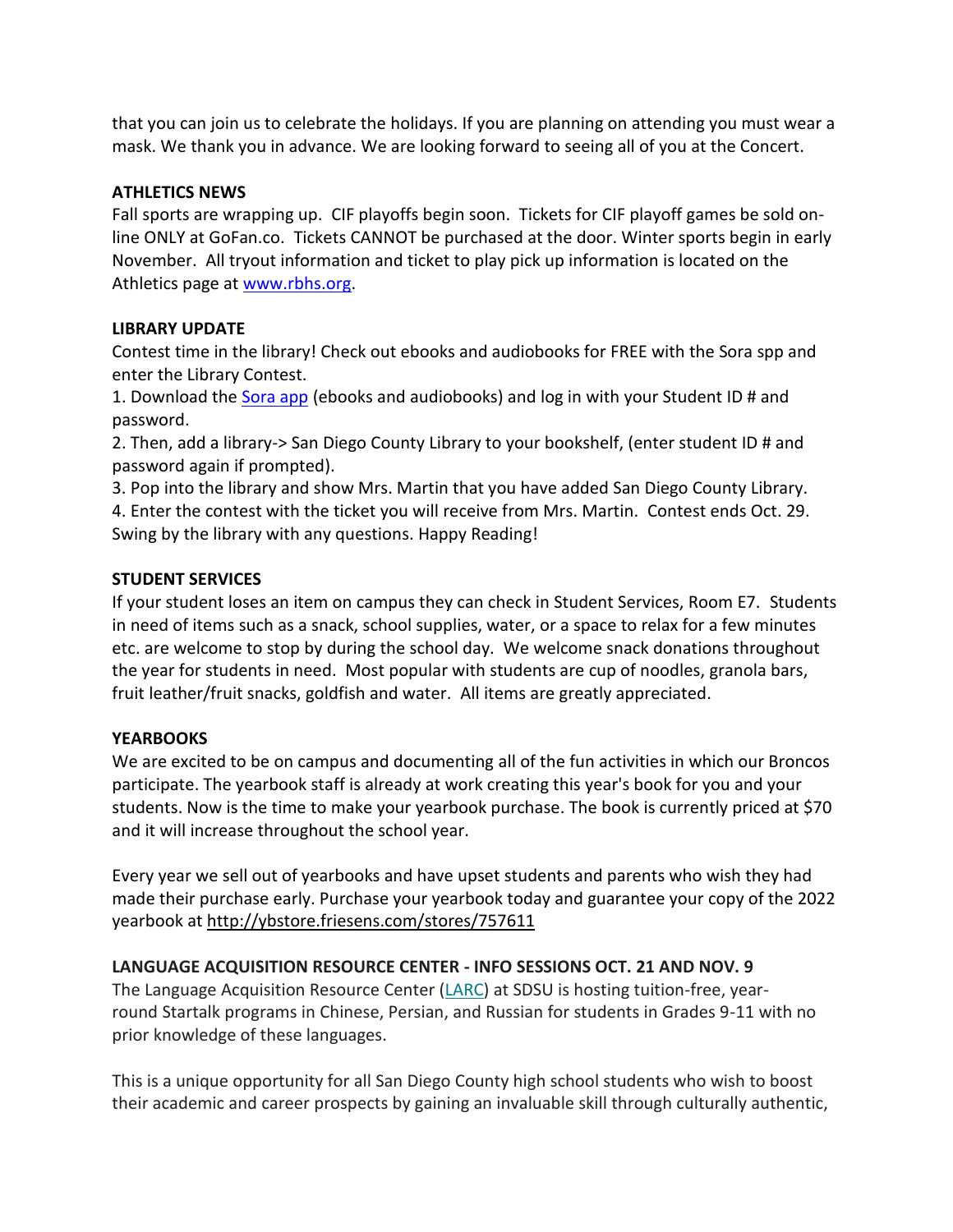meaningful, and cognitively engaging world language instruction. The program is offered free of charge. At the end of the program, students qualify for undergraduate college credit.

LARC Startalk program is hosting 40-minute **online information sessions** for students and parents on October 21 at 5:00 pm and November 9 at 5:00 pm. You can register for the sessions and learn more about the program at [https://larc.sdsu.edu/startalk-student-program-](https://nam04.safelinks.protection.outlook.com/?url=https%3A%2F%2Flarc.sdsu.edu%2Fstartalk-student-program-2022-2023%2F&data=04%7C01%7Cevangelina.pando%40sdcoe.net%7C1787552554e64eadcefb08d98cf8ea27%7Cfd6cc79e7b6944d0b8cdaf4a102bd0d6%7C1%7C0%7C637695823911477044%7CUnknown%7CTWFpbGZsb3d8eyJWIjoiMC4wLjAwMDAiLCJQIjoiV2luMzIiLCJBTiI6Ik1haWwiLCJXVCI6Mn0%3D%7C1000&sdata=9OAMRsNOLo38j1NqmMK7Rms%2FyAkdW6CzK8Ob%2FrV5ndk%3D&reserved=0)[2022-2023/.](https://nam04.safelinks.protection.outlook.com/?url=https%3A%2F%2Flarc.sdsu.edu%2Fstartalk-student-program-2022-2023%2F&data=04%7C01%7Cevangelina.pando%40sdcoe.net%7C1787552554e64eadcefb08d98cf8ea27%7Cfd6cc79e7b6944d0b8cdaf4a102bd0d6%7C1%7C0%7C637695823911477044%7CUnknown%7CTWFpbGZsb3d8eyJWIjoiMC4wLjAwMDAiLCJQIjoiV2luMzIiLCJBTiI6Ik1haWwiLCJXVCI6Mn0%3D%7C1000&sdata=9OAMRsNOLo38j1NqmMK7Rms%2FyAkdW6CzK8Ob%2FrV5ndk%3D&reserved=0) Students can apply for the program until December 3, 2021. For questions, please contact the LARC Startalk team at [larcsdsu.startalk@gmail.com](mailto:larcsdsu.startalk@gmail.com)

### **PTSA**

## *PTA Reflections - Submission Deadline is Oct. 29.*

Does your RB student enjoy art, music and dance, or have an interest in writing, producing films, or taking photos? Have fun unleashing an inner artist with PTA Reflections! This year's theme "I Will Change the World By..." calls for your own unique interpretation through the arts. The deadline for submissions to RBHS is October 29. Enter your artist's work into the National Contest via this link: [https://forms.gle/X6s4h7s4aKUGtqgq6](https://linkprotect.cudasvc.com/url?a=https%3a%2f%2fforms.gle%2fX6s4h7s4aKUGtqgq6&c=E,1,LavZsFzzfdyg-U5yA9AVd4O06ki1lxZVdZpwlrVByMDDUFRjaZ2FQPHTm3s3JbgoyaPCKiAz_2Vbw7ynXGHJbHrxRsFhQLsbOzVIiTj4iwVZrg,,&typo=0) Please contact Tina Searcy, PTA Reflections Chair, with questions [tsearcy2017@gmail.com.](mailto:tsearcy2017@gmail.com) For inspiration, see the Reflections virtual art gallery to see past artwork [Photo Gallery.](https://www.flickr.com/photos/nationalpta/albums/72157719143438458/with/51171435423/)

## *Next PTSA Meeting - Nov. 9*

The next PTSA meeting will be Tuesday, November 9 at 6:00 pm. We will meet on campus, outside at the lunch tables. As you enter the front gate you will see the lunch tables straight ahead in the covered area just past the large quad. Everyone is encouraged to attend!

### *Stay Informed - Join PTSA/Renew Your PTSA Membership*

Are you an RBHS PTSA Member for the 2021-22 school year? Please join/renew your annual membership to help support all of the wonderful activities, events, and recognitions we provide. SENIOR PARENTS - these include Career Fair/College Readiness, Senior Week/Grad Night, and PTSA college scholarships! Being a member of PTSA also ensures you will be "in the know" on RBHS events and activities. Membership form and payment details/options are available at the PTSA website: [https://ptsarbhs.wixsite.com/ptsarbhs/join-ptsa-now](https://linkprotect.cudasvc.com/url?a=https%3a%2f%2fptsarbhs.wixsite.com%2fptsarbhs%2fjoin-ptsa-now&c=E,1,enDTtamlJiZSOyGtBTMIBcNCPbTwpzmjUu79AqwD58h2uJDDrdud1Xygq_FQqKKphnUt6xQ2DMMll6l0kiYo4Xki0bOarX-eKtYV-_BbKUrzinpkT6p7fS5a&typo=0)

### **FRIENDS OF THE LIBRARY**

### *Join Our Team!*

We sincerely request parents to join the FOL team. You could attend our monthly meetings and get to know us better. We also encourage students to join the FOL student board. Students can earn community service hours by participating in FOL activities.

### *Membership*

We need your support more than ever as we are not able to hold any of our fundraising events. Your support is vital for the RBHS Library's continued success. Memberships start at \$20.00. Please see [https://rbhsfriendsofthelibrary.org/memberships](https://linkprotect.cudasvc.com/url?a=https%3a%2f%2frbhsfriendsofthelibrary.org%2fmembership&c=E,1,ACkmCTTYAIvZTNxVTJ-ShWz-o5tYxio0HfgE3iJKwecS5oraxLZuhlcFjwzObd3P32T6Ua26kNb2Q6_IbMhD4l9oRY9N16mR3HWGxIfFal5s8-WG4rM,&typo=0)

# *FOL Needs You!*